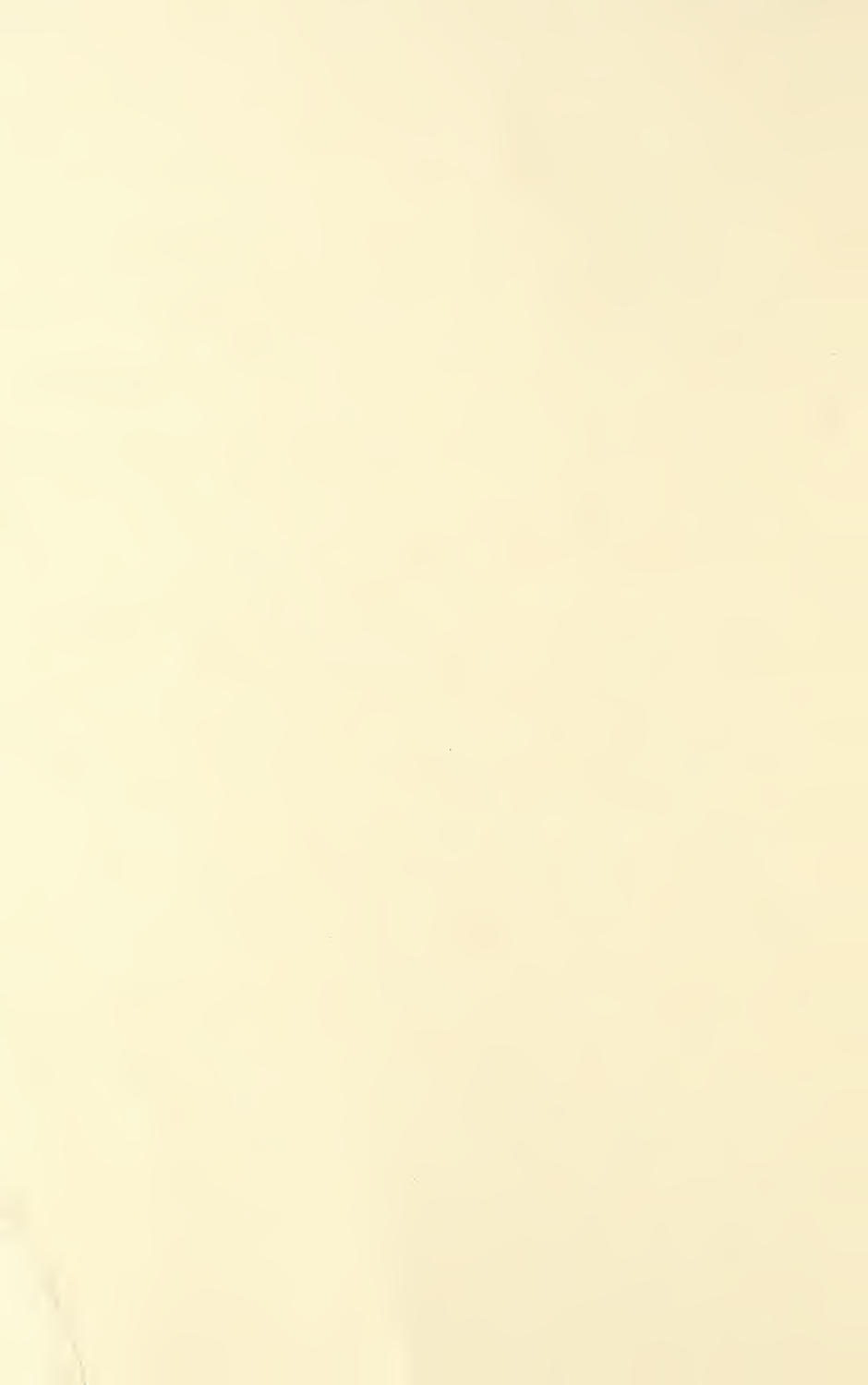# **DEC 15 1906 TATIONS** Bulletin No. 10 ericulture. 1906 SAVING THE SWEET POTATO CROP Tuskegee Normal and Industrial Institute **EXPERIMENT STATION** Tuskegee Institute, Alabama  $B_y$ Geo. W. Carver, M. S. Agr. TUSKEGEE INSTITUTE, STEAM PRINT, 1906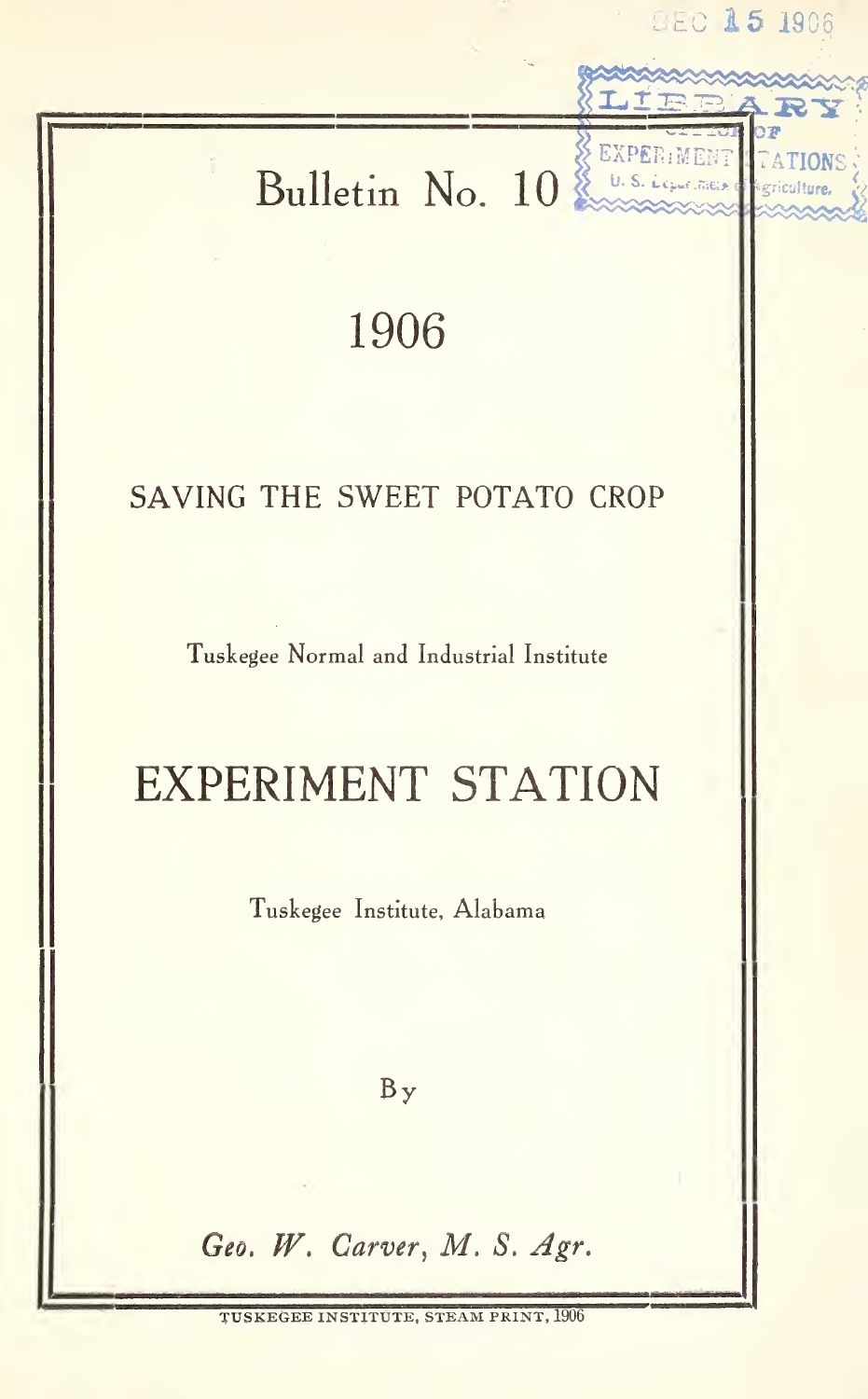$\delta^{(k)}$ 

 $\mathcal{L}_{\mathcal{A}}$  , and  $\mathcal{L}_{\mathcal{A}}$  , and  $\mathcal{L}_{\mathcal{A}}$  , and  $\mathcal{L}_{\mathcal{A}}$  , and  $\mathcal{L}_{\mathcal{A}}$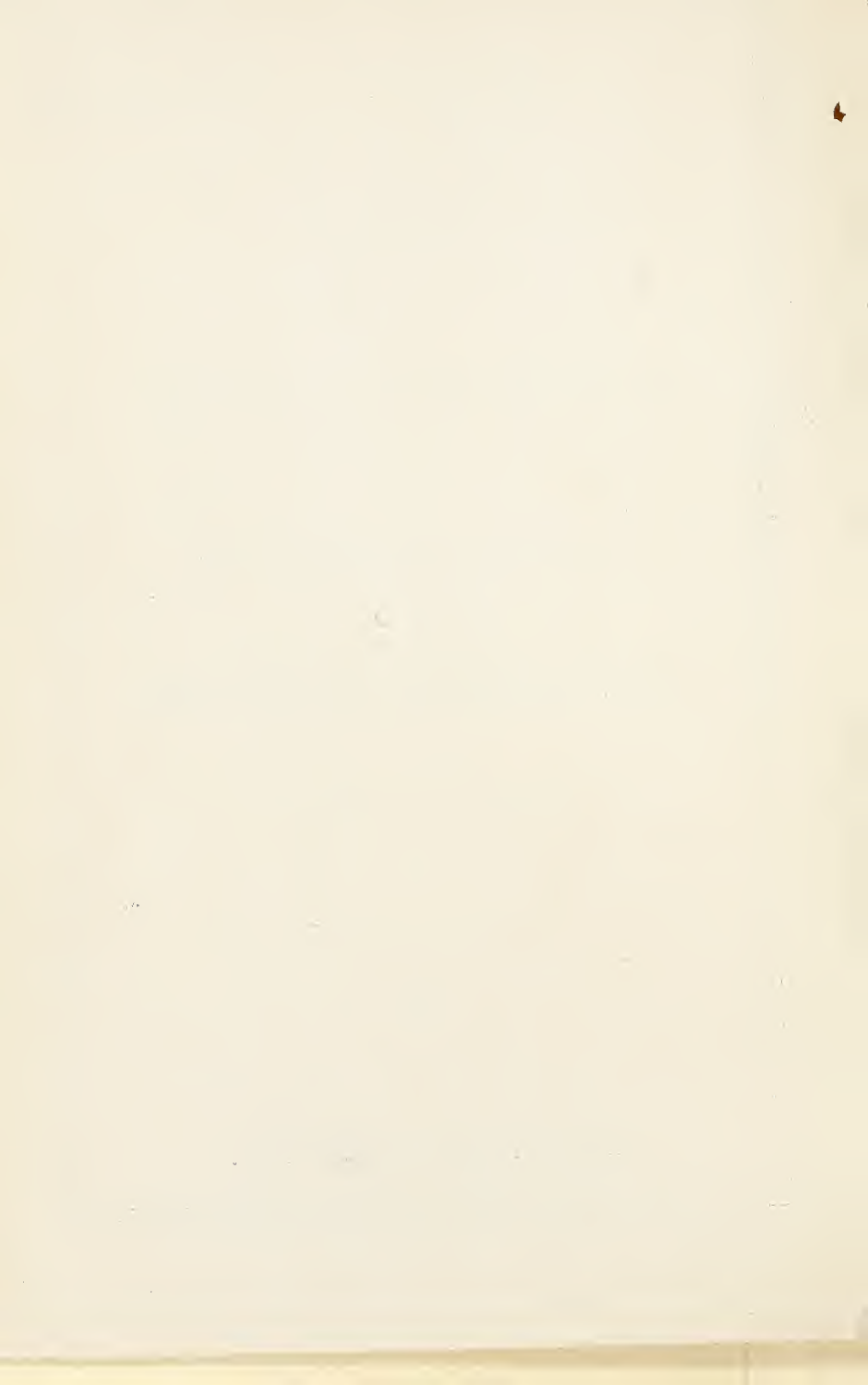## THE TUSKEGEE EXPERIMENT STATION

## Board of Regents

| PRESIDENT, CHARLES COLEMAN THATCHAuburn, Ala    |  |
|-------------------------------------------------|--|
|                                                 |  |
| MR. W. W. CAMPBELL Tuskegee, Ala                |  |
| MR. CHARLES. W. HARETuskegee, Ala               |  |
| MR. A. J. WILBORNTuskegee, Ala                  |  |
| MR. BOOKER T. WASHINGTONTuskegee Institute, Ala |  |
| MR. WARREN LOGANTuskegee Institute, Ala         |  |

ż

## Station Staff

| G. W. CARVER, M. S. AgrDirector |  |
|---------------------------------|--|
|                                 |  |
|                                 |  |
| GEORGE W. OWENSDairy Herd       |  |
|                                 |  |
|                                 |  |
|                                 |  |
|                                 |  |
|                                 |  |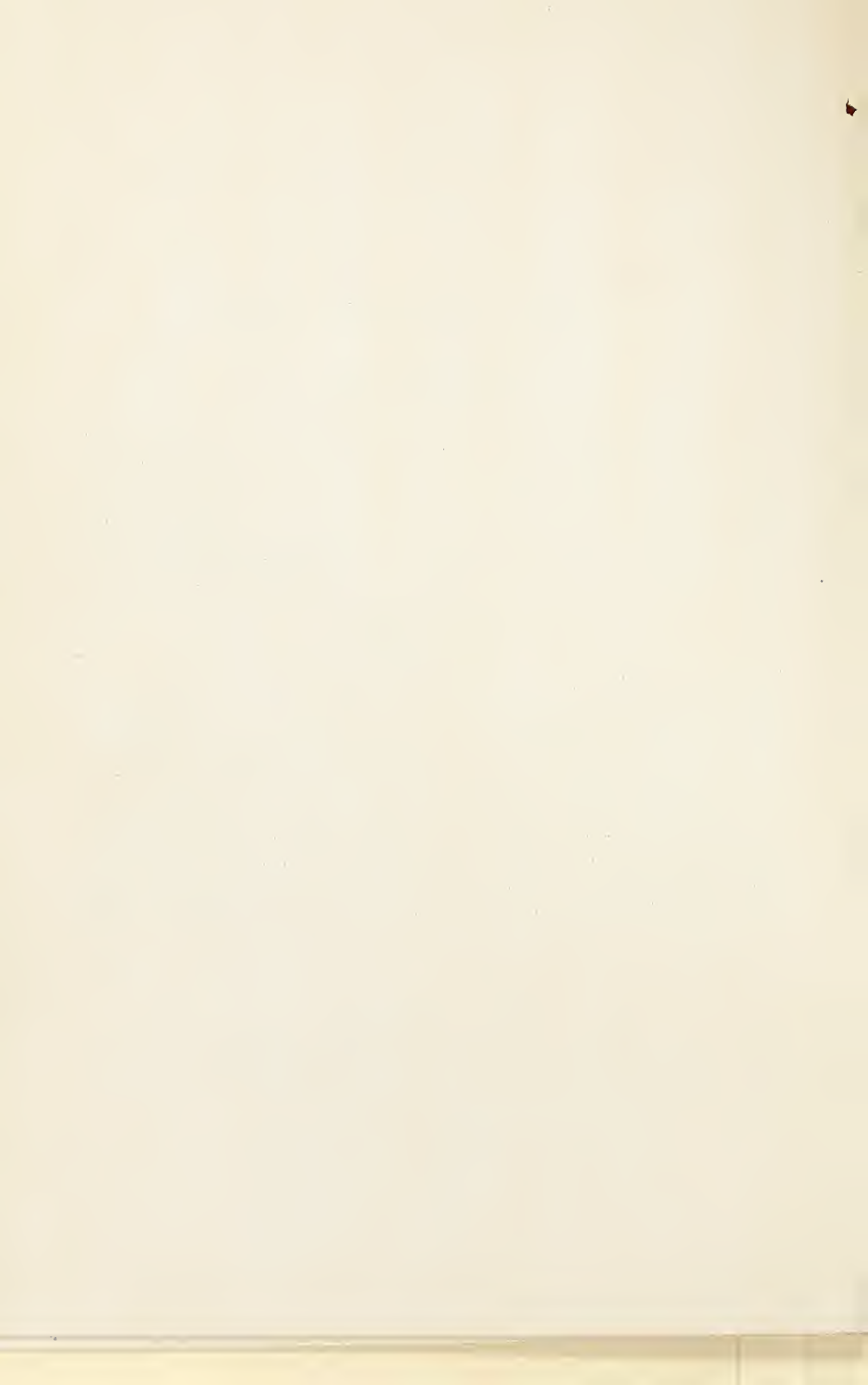## The Tuskegee Agricultural Experiment Station

BULLETIN NO. 10 | DECEMBER, 1906 |

N

### SAVING THE SWEET POTATO CROP G. W. Carver, M. S. Agr., Director

Of the many vexing problems with which the Southern farmer must deal, there are probably none more troublesome than the saving of his sweet potato crop.

Some years, all methods, from the simplest to the most complsx, seem to succeed. Probably the very next year just the re verse is true, and all spoil, leaving in many instances hardly enough for seed.

The above conditions have been made the subject of investi gation by our station, covering a period of five years, and we submit the results with a considerable degree of satisfaction, as we feel that certain facts have been brought to light, which, if observed, will render the successful saving of this crop much less problematical.

#### OBSERVATIONS

Much time was spent in riding over the country to ascertain just how the farmers kept theirs. They bank in the old-fashioned way almost universally. Some said they would not keep if planted in a certain kind of soil. Our investigations^showed there was but little, if anything, to support such a statement. Others declared they would not keep unless planted, dug and banked on such and such a time of the moon. This, like the above state ment, was proven false. Several other infallible methods were investigated, but suffered the same fate (disappointment) as the others to which <sup>I</sup> have referred.

It was observed, however, that the potatoes dug and banked after a long dry period, as a rule, kept well, while those dug and banked after, and during a rainy season, almost, without exception, kept poorly.

It was further observed that if potatoes were cut or broken, and the milky juice turned a dark greenish color after being ex-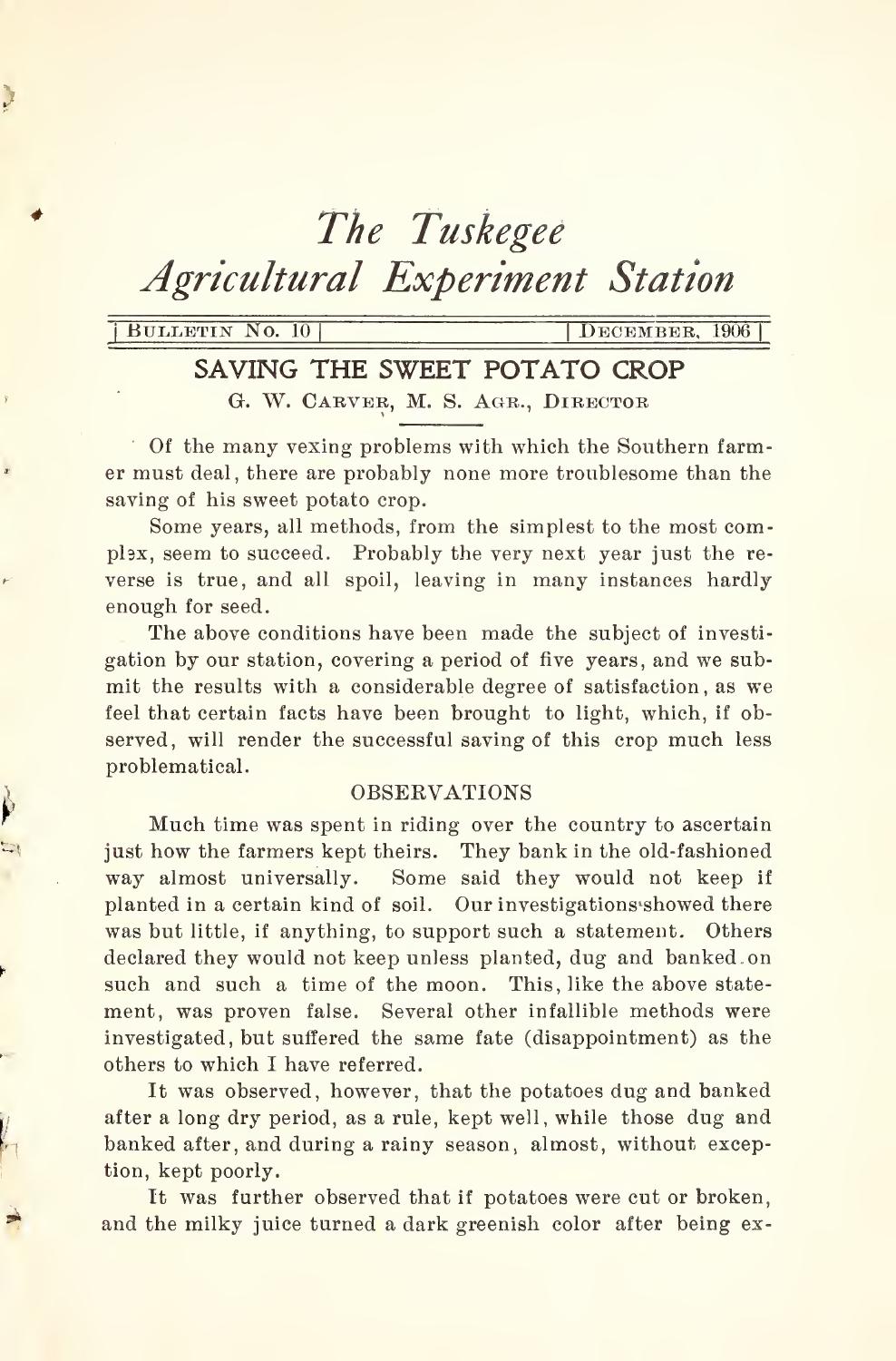posed to the air until dry, they would keep poorly; but if the juice dried white and the cut place showed a tendency to heal over, they invariably kept well.

Feeling that sufficient information had been secured to fur nish material for an intelligent line of investigations, we therefore, began by examining (microscopically) a large number of potatoes, such as we have described.



 $C$ *arver.* 

#### CUT<sub>1</sub>

Cut 1 shows a portion of a potato dug from a patch planted the 25th of July and dug the 29th of October. About 400 bushels were banked the usual way in piles of 50 bushels each. Fully 90 per cent, rotted. Those remaining were pithy. Neither starch nor sugar seemed to have developed well, as the individual cells showed only a moderate granulation, and the centers of all the potatoes were more or less spongy, and often contained large cracks, as shown above. The chemical reaction for sugar and starch was very light.

Cut No. 2 shows a portion of a potato dug from a patch planted May 1st and dug October 29th. The digging, banking and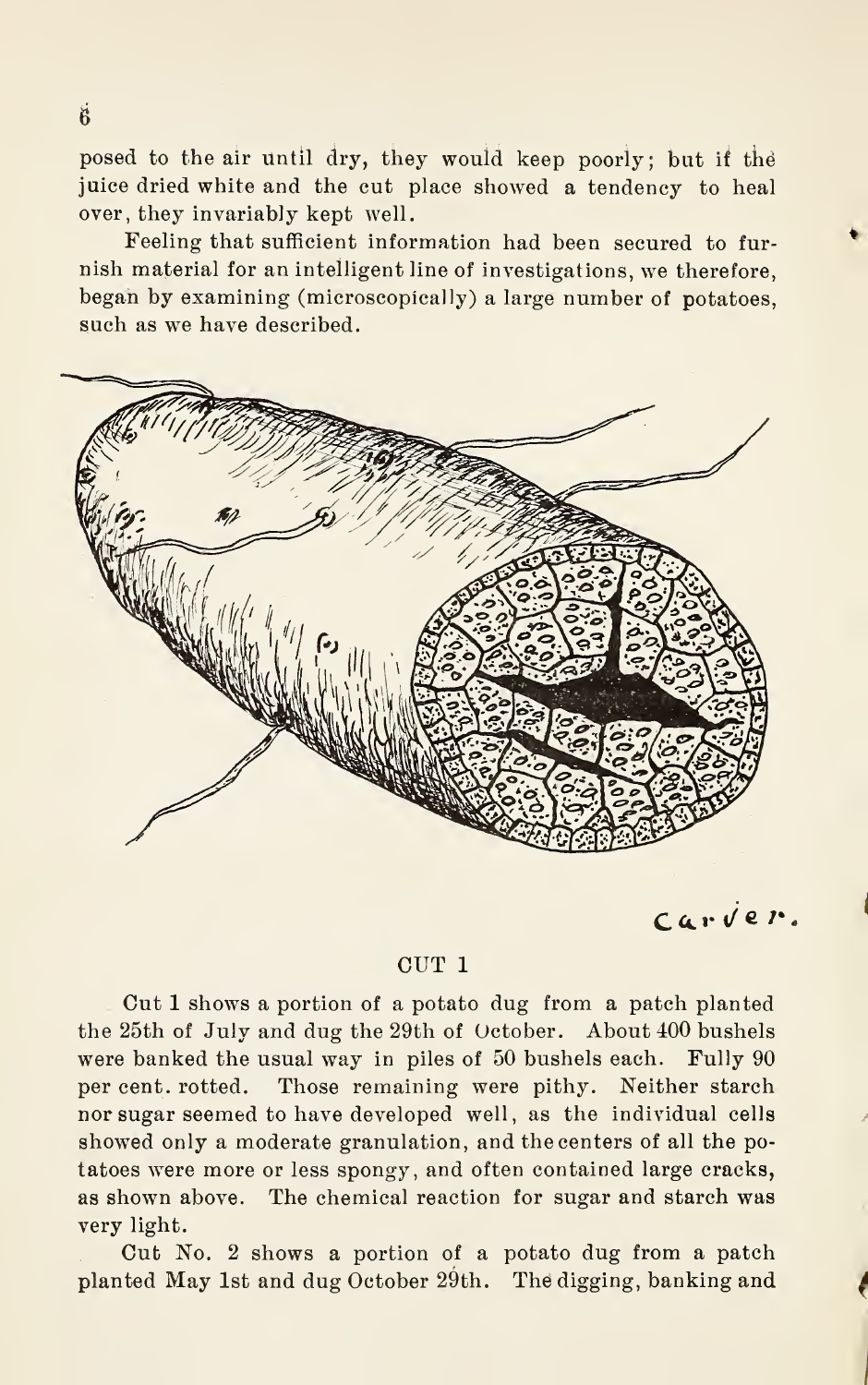the number of bushels, etc., in the bank were exactly the same as the above. These kept almost perfectly, losing only about 5 per cent.

You will note the cells are well filled with starch. The chemical reaction for sugar, volume for volume, was more than double that of Cut 1, which shows quite conclusively that the first lot of potatoes were immature; or in other words, only partially made, leaving the cells filled largely with water, which caused the potato to more or less collapse in drying out and to become an easy prey to the various potato diseases, which are likely to attack the tubers when stored.



 $C$ urver

#### CUT<sub>2</sub>

The cut also shows a well matured potato, cells well filled with starch and sugar; the water reduced to a minimum. Such are remarkably immune to the attacks of the various potato dis eases, and all other things being equal, keep well with but little effort. HARVESTING AND STORING

The importance of correctly harvesting the crop is a matter which must not be passed by lightly, as in this lies very largely the success of any method of storing. If possible, the following should be observed: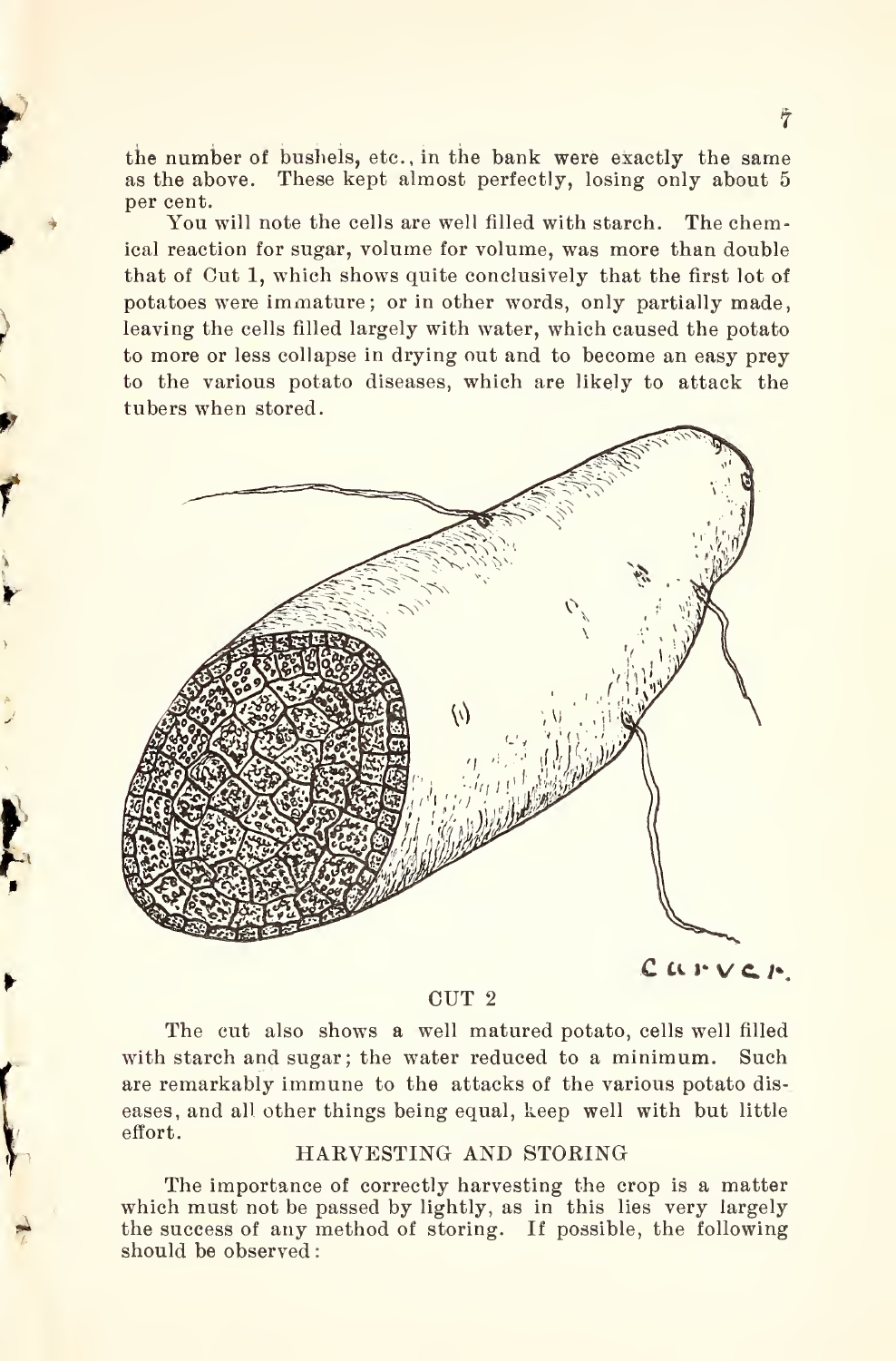(a) Select a time when both the air and ground are dry.

(b) Remove the vines with a sharp hoe, vine cutter or any implement that will do the work rapidly and well. Cure the vines and store them away. They make excellent hay.

(c) Dig before frost'injures the vines to any extent. Dig in the morning and allow the potatoes to lie out all day. Gather up in baskets or boxes holding not more than one bushel each. Handle with great care, as they are easily bruised, and every in jury lessens their keeping qualities.

In the matter of storing, we think it hardly necessary to dis cuss more than two methods here.

1st. The old primitive method of banking, which consists in the selection of a well drained piece of land , slightly hollowing out the earth the size desired for the base of the bank. This is covered with leaves, pine tag or straw. The potatoes are piled up into a conical shaped mound around a piece of bark curled up, a board flue, or anything that will serve as a ventilator. (See cut.)



 $C$   $U$   $V$   $V$   $C$   $V$ .

#### CUT <sup>3</sup>

The cut shows also the depth to which the straw and earth should be put for this locality. The covering should vary accord ing to the severity of the climate.

#### POTATO HOUSE OR CELLAR

Many experiments seem to indicate that a house or dry cellar, where heat and moisture can be in a measure controlled, is an ideal place to keep sweet potatoes.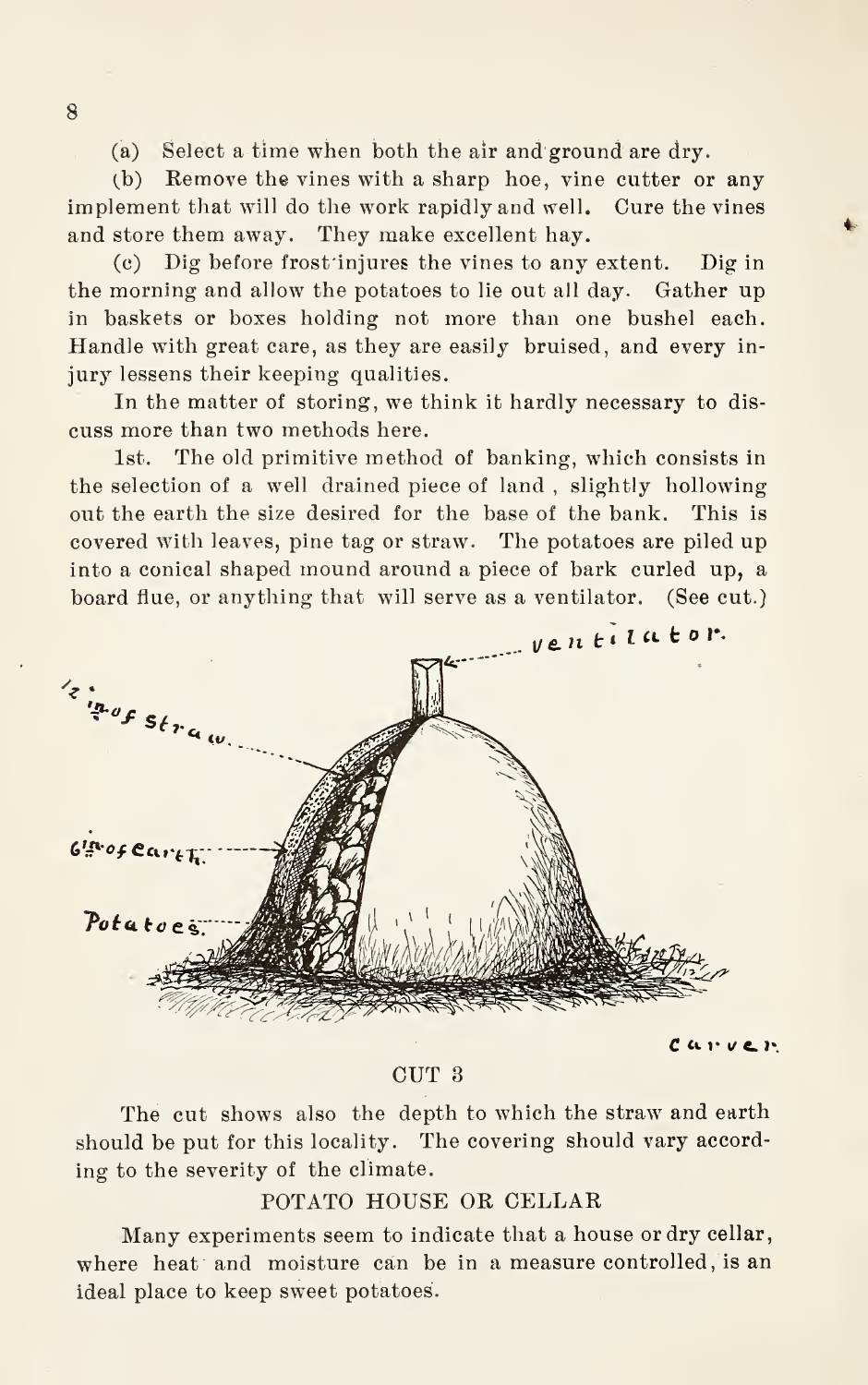The following varieties were used in this experiment: Red Nansemond, Cuban Queen, Dooley Yam, Pumpkin Yam and Jer sey Sweets. The potatoes were dug in November (plowed out carefully) and several bushels of each variety removed to a room in the Agricultural Building used as a museum. This room had five windows on the south, a double door and transom over it on the north; the hall completing the remainder of the north side, which was lathed and plastered. The south wall and two ends were simply the brick which composed the wall whitewashed.

'J he temperature varied all the way from 98 degrees Fahrenheit in the summer to 30 degrees Fahrenheit in the winter. The potatoes were carefully laid out upon ordinary tables, side by side. For the most part as many of them were very large, some weighing as much as nine pounds apiece.

Once per week they were examined and the defective ones re moved, the number being remarkably small. Eighty per cent, kept excellently for six months, when the small ones seemed to dry up; simply wither away. The larger ones lay upon the table and grew, throwing out a fine crop of slips, which were pulled off and planted out. The potatoes remained there during the entire summer, and the winter following until the next May (19 months in all), when another crop of sprouts were taken; the potatoes were then fed to the hogs.

Cut No. 4 shows three such potatoes. All this time they were growing less sweet and more pithy; yet, with the addition of a little sugar, they made fine custards, croquettes, fritters and creamed dishes.

Four years was devoted to this kind of experimentation, using the same room and the same methods. The success was uniform as has been described, except one year when the potatoes were dug during a very wet period and were slightly touched by frost before removing to the house. We were unable to save a single potato out of this batch. They not only all rotted, but very quickly, going within a period of three months.

The fifth year the same experiment was carried on in the basement of the same building. This room is being used now as an incubator room for hatching chickens, ducks and geese. Ten incubators are kept running during the hatching season. The room is rather dark and poorly ventilated, having only three small windows on the south side. The finishing is exactly like the room described above, and is immediately under it. One door practi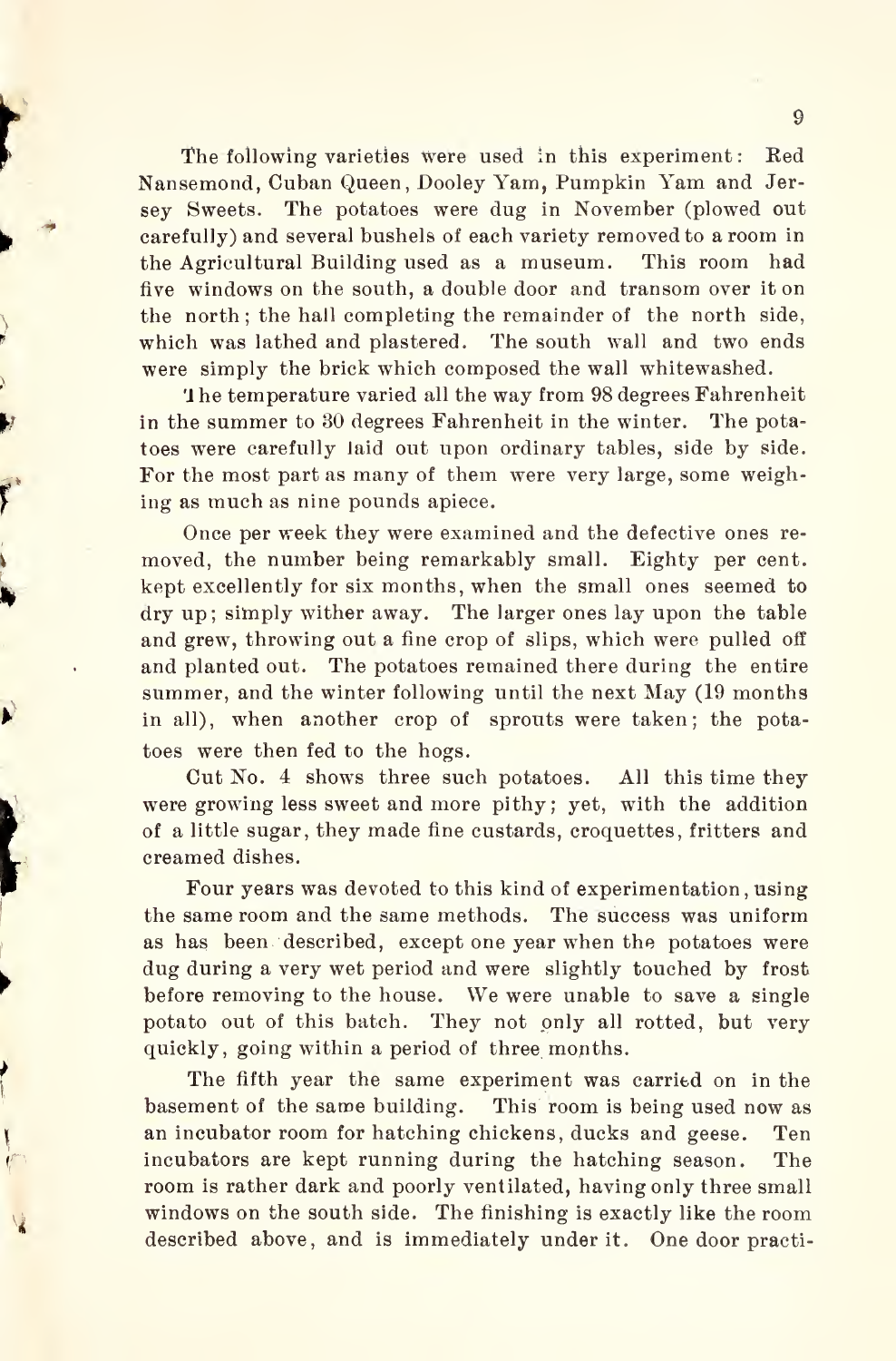cally on the same side with the windows constitutes the fourth and only opening in the walls. The floor is cement. During long rainy periods the water seeps through the brick and almost covers the floor, which will remain two or three weeks unless kept swept out. A stove stands in the room where fire is frequently kept.



#### CUT <sup>4</sup>

The potatoes were put upon wire screens made out of fine meshpoultry wire. Racks were made to accommodate these screens, raising the potatoes about three feet from the floor. They seem to keep here equally well.

#### CONCLUSIONS

From the above experiments, it seems safe to conclude that in order to successfully save sweet potatoes, we must observe the following:

1st. Set the plants out as early in the spring as late frosts will permit.

 $2d.$  Dig for housing or banking only when thoroughly ripe.

8d. Great care should be exercised in both the digging and handling to avoid cuts and bruises, as all such rot easily.

4th. That a room where the potatoes may be spread out upon tables or shelves is an advantage.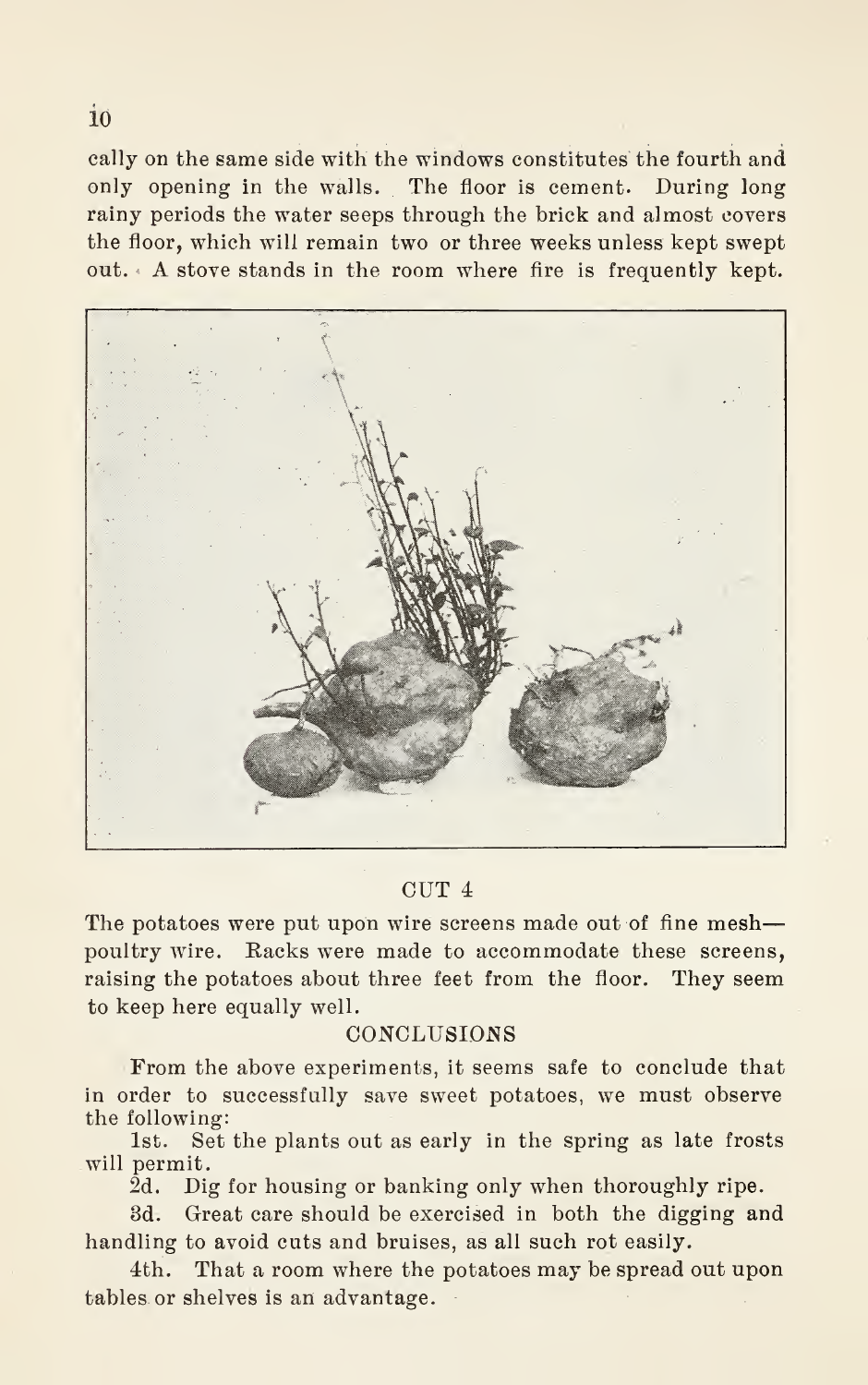5th. That it is almost a loss of time, labor and potatoes to house or bank when immature, soaked with water or touched by frost.

6th. Creating a dry atmosphere about the stored potatoes and reducing the water in them by artificial means to its lowest point are interesting and profitable lines for investigation.

#### DISEASES

Bulletin No. 135 from the Experiment Station at Auburn, Ala., on "Diseases of Sweet Potatoes in Alabama,'' deals with them in such an interesting and thorough manner, that <sup>I</sup> shall only mention those most aggravating in this section. The above bulletin may be had free by addressing a card to the Director of the Experiment Station, requesting the same.



#### CUT<sub>5</sub>

Black rot (Ceratocytis fimbriata).

This disease is very troublesome and destructive in the store room. With us all varieties seemed to be equally affected. The tubers are more or less marked, according to the severity of the disease, with dark brown patches, which give the whole tuber an unpleasant bitter taste. If only slightly affected, they bear rather a strong resemblance in taste to frosted potatoes, and for this reason many mistakes are made. This disease was especially troublesome in one of our beds, containing seed purchased from outside parties. About 99 per cent, of the slips and potatoes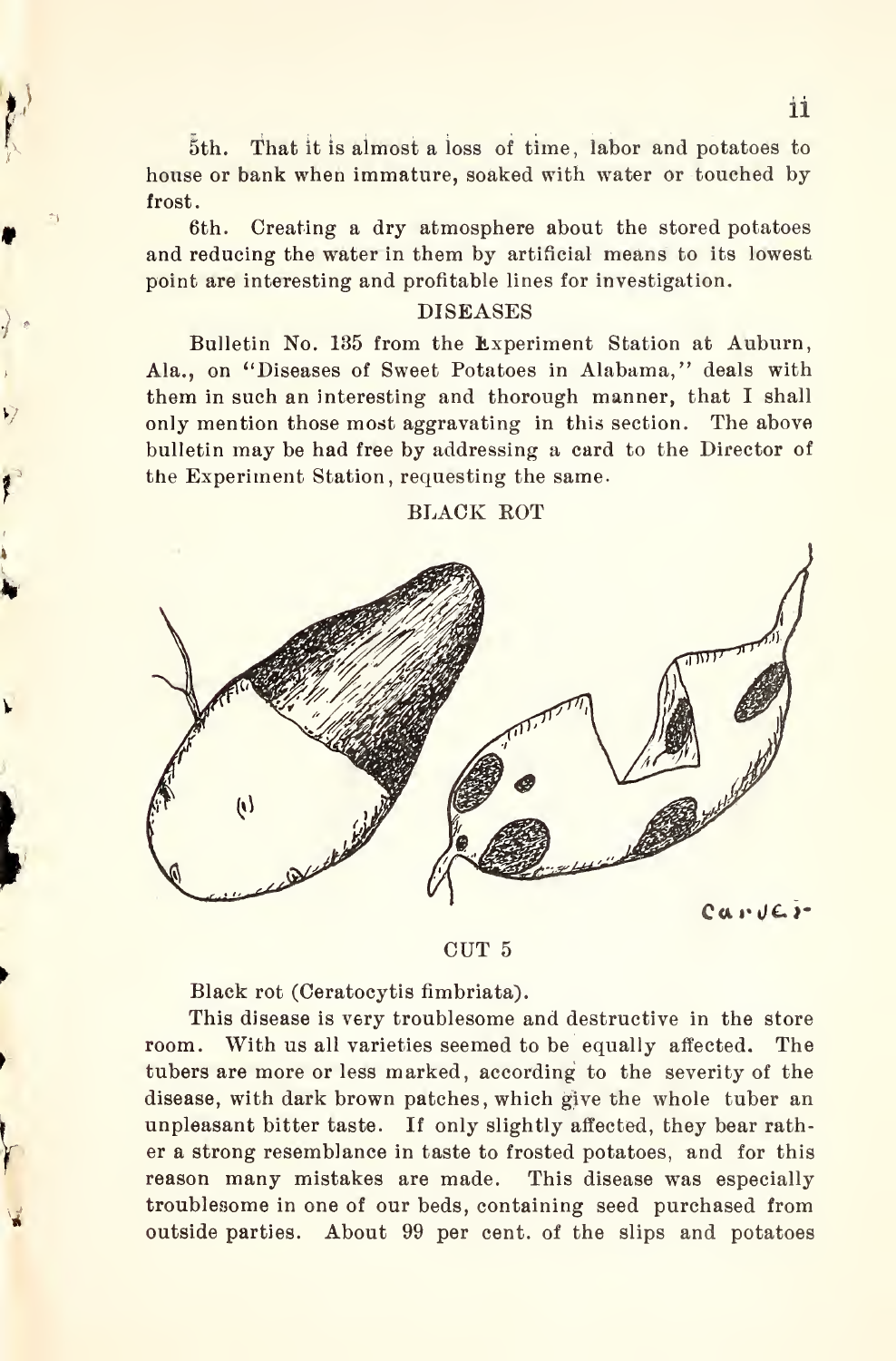rotted. The slips turn black at the bottom and soon die. It is commonly known in this section as "Black Shank," "Stem Rot," ' 'Fire Blight," etc.

#### **REMEDIES**

(a) Avoid planting slips from a diseased bed.

(b) Do not save seed from a field containing diseased tubers.

(c) Rotate the crop. Do not plant two years in the same place.

Several other remedies were tried with questionable success, but the above gave beneficial results without question.

SOFT ROT (Rhizopus Nigricans)



Carder.

CUT<sub>6</sub>

In this section this disease seems to be by far the most de structive of all diseases, and so far as observation goes, is a storage trouble, being confined strictly to the tubers. It attacks the potato wherever there are bruised or cut places, broken skin, etc., appearing in black powdery masses like the black mould of bread. Immature, cut, broken and bruised potatoes are har bingers and breeders of the disease.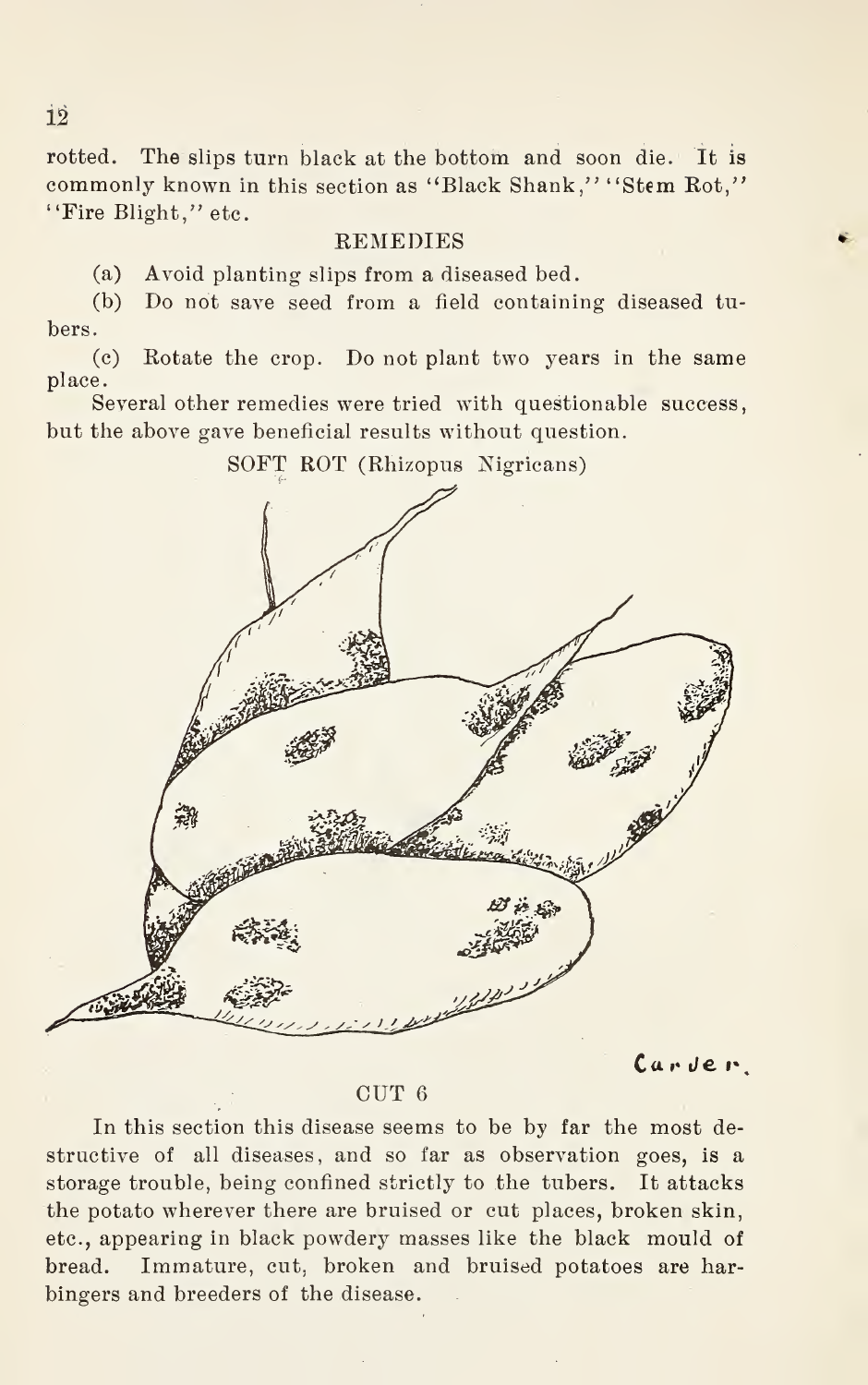#### **REMEDIES**

(a) Nothing but mature potatoes should be banked or housed.

(b) Dry them out thoroughly before storing.

(c) Avoid, as far as possible, the putting in of tubers cut, bruised or injured in anyway.

(d) Keep cool and as dry as possible; also, free from rats, mice or destructive vermin of any kind.

#### MISCELLANEOUS NOTES

Since the publication of Bulletin 2 on "Sweet Potatoes," three methods of cultivation have been given considerable attention.

(a) The hill method, which consists in making large hills, almost a foot high and setting the potatoes in the center of this hill.

(b) Throwing up a ridge about the same height as the hill mentioned above.

(c) The new method, or which may be termed flat cultivation.

Since the last method gave the best results in every case, <sup>I</sup> will describe it in detail.

The land, which is a light gray, sandy loam, containing about 25 per cent, of sand, was turned to a depth of 9 inches with a two-horse plow ; then harrowed thoroughly with a spring tooth harrow, going over it several times. At this point 7 tons per acre of well rotted barnyard manure was applied broadcast. It was again plowed with the two-horse plow crosswise. Two hundred pounds of muriate of potash, 120 pounds of acid phosphate per acre were sown broadcast and harrowed in with a disc, harrow going over the ground several times. A slight ridge of about <sup>4</sup> inches was thrown up and the plants set upon it. Without an exception, the plants outgrew those planted in ridges and hills, as the vines soon covered the ground and reduced the evaporation of moisture to the minimum, which is of utmost importance in con nection with such soils as I have described. The yield of marketable potatoes was from one-third to one-half more in favor of flat cultivation.

In this section all the leading varieties of sweet potatoes can be raised with ease. Every farmer should put out a patch large enough to not only feed his family and have a few bushels to sell, but enough to feed his stock. They make excellent food for all kinds of stock, and should be to the South what the sugar beet is to the West in the matter of feeding stock.